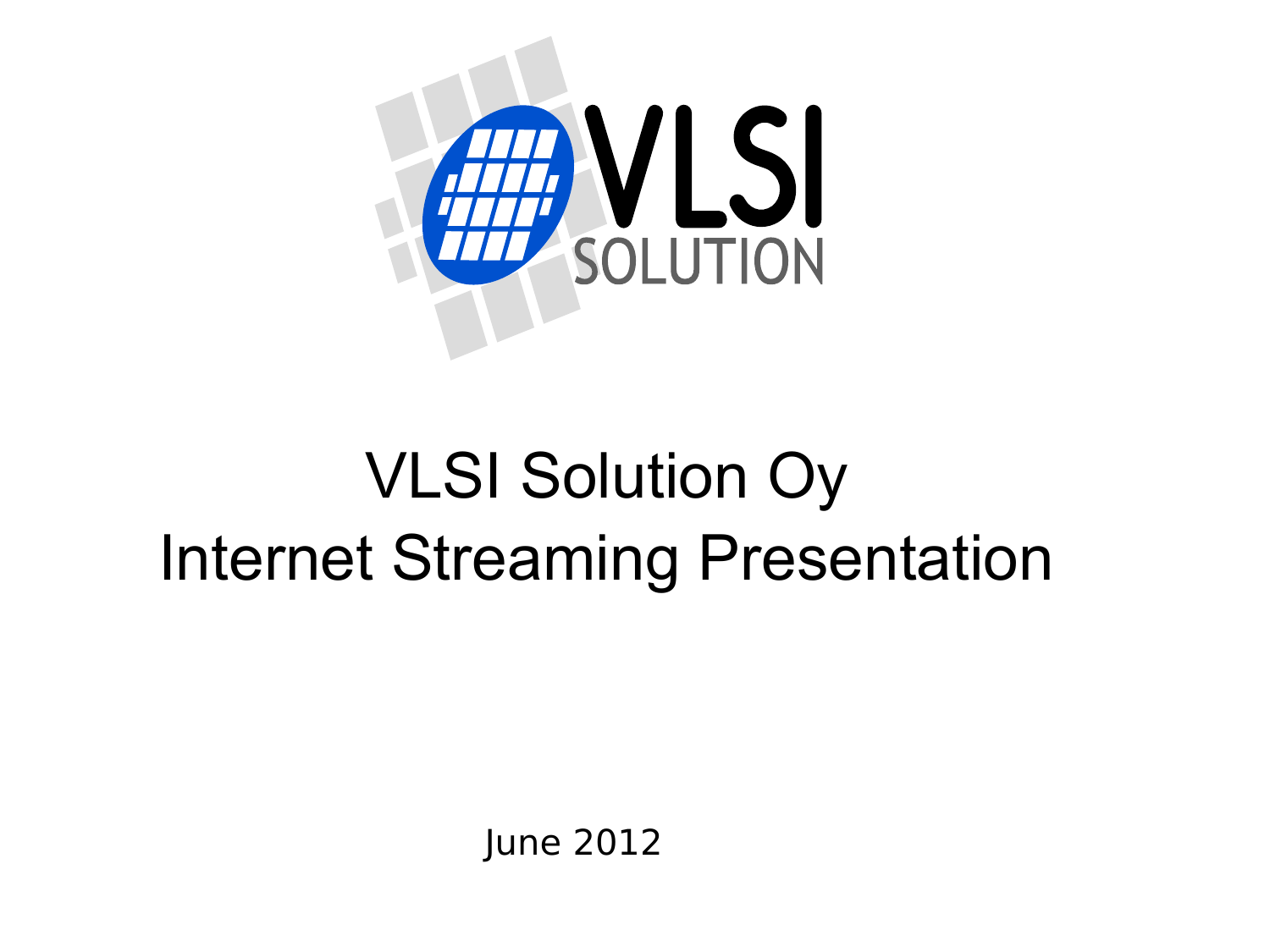

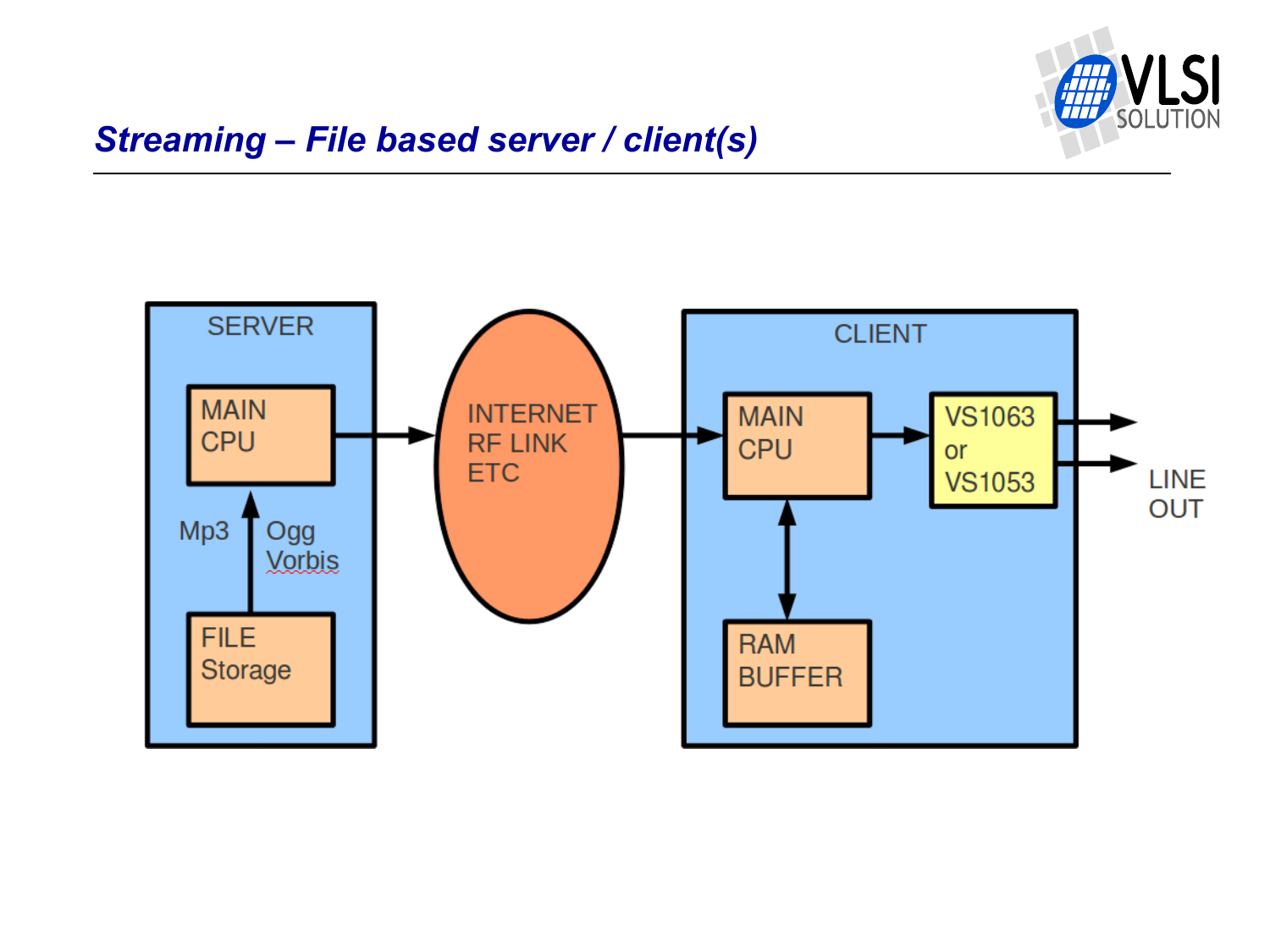

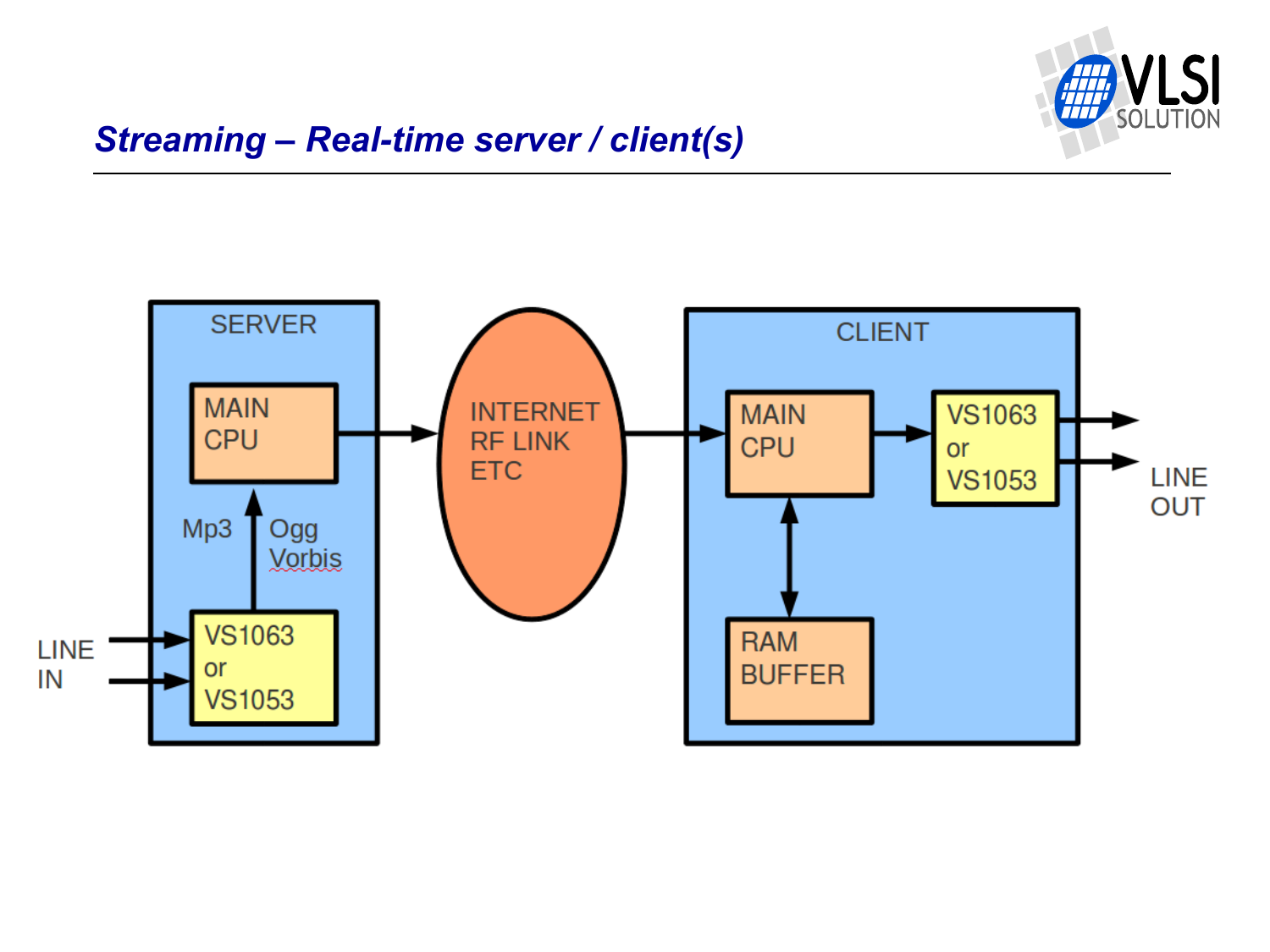

#### *Streaming – Basic Block Diagram from Server to Client*

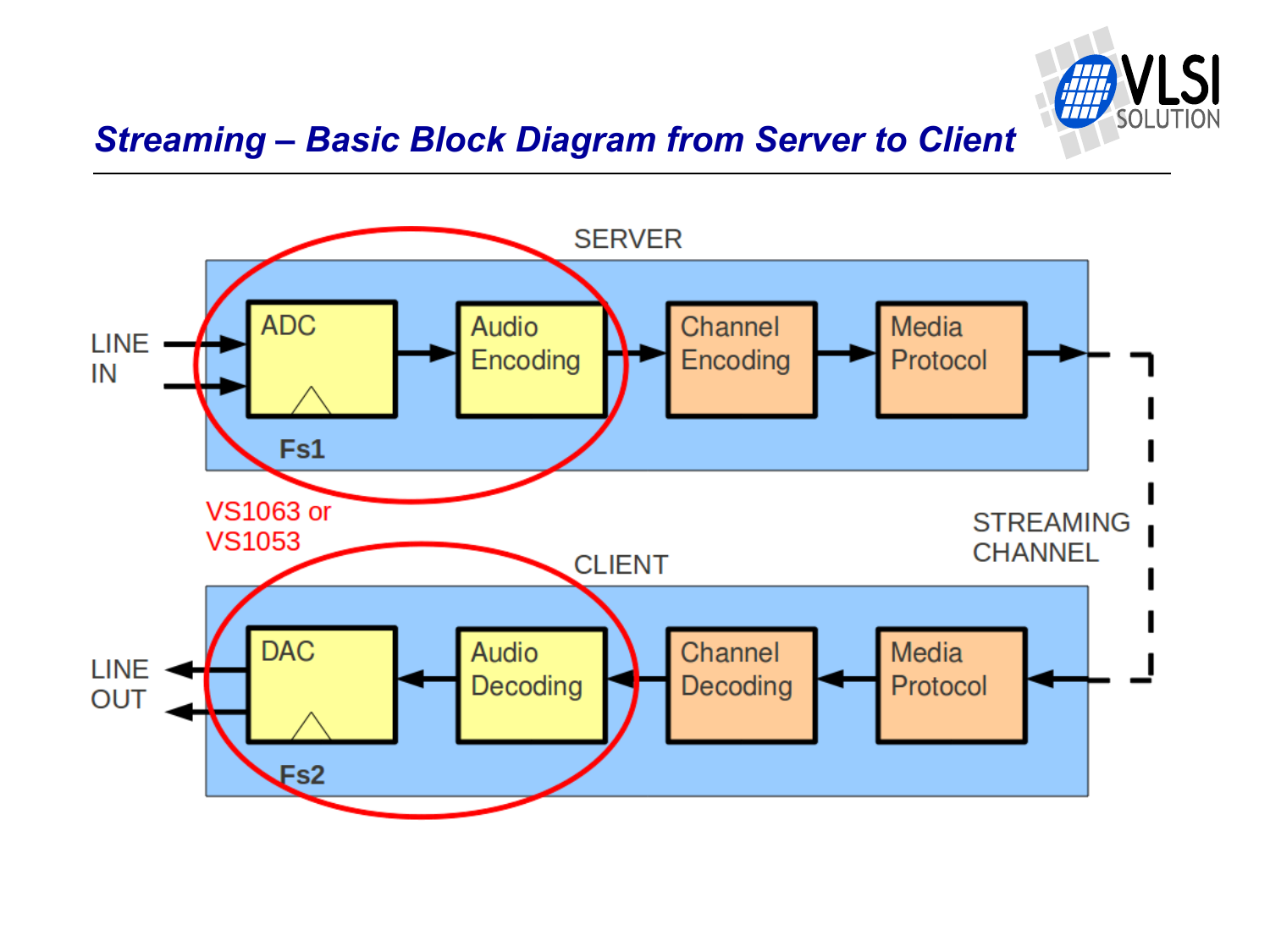

#### *Streaming – Issue 1: Network delay unpredictable*

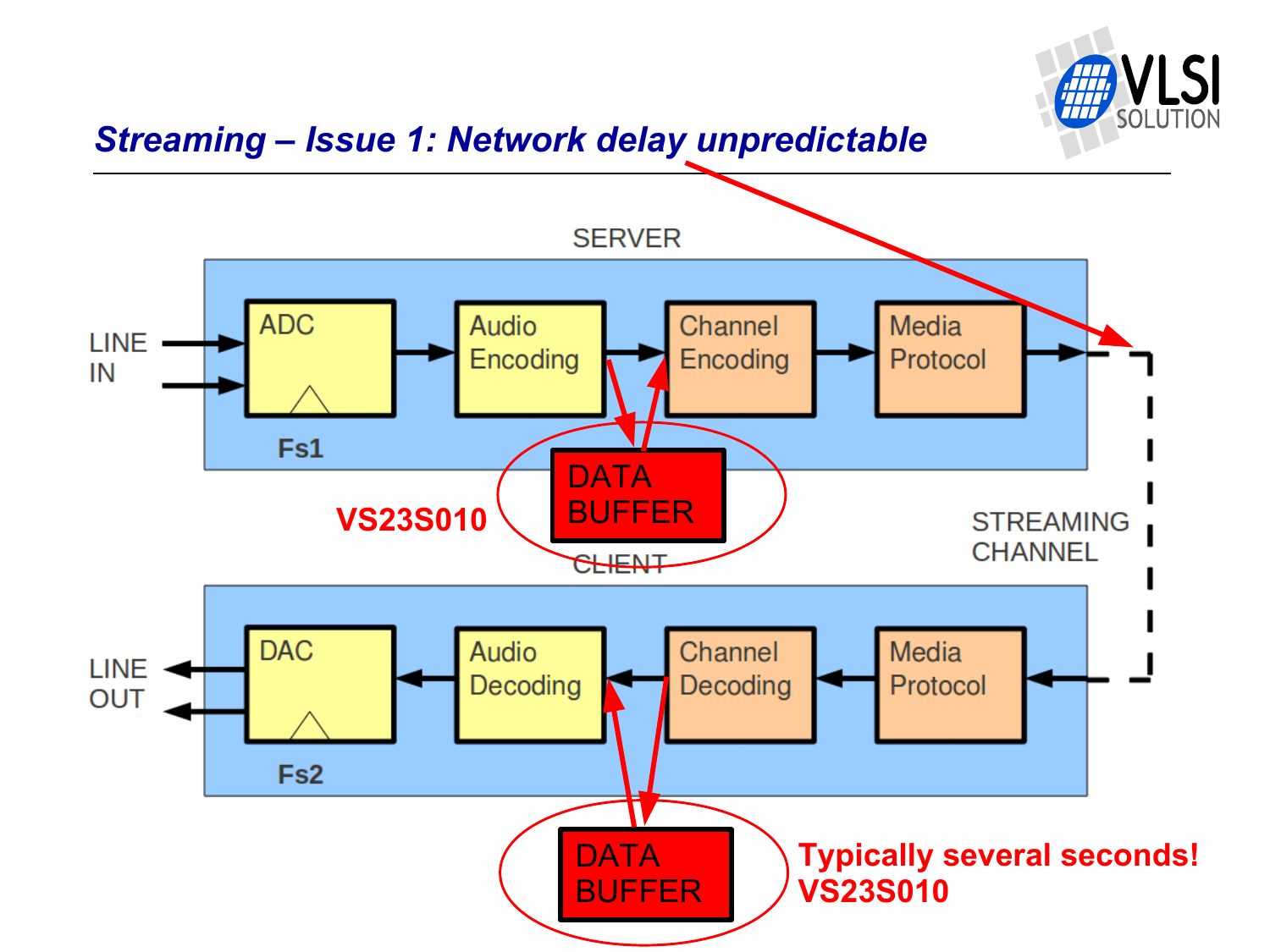

#### *Streaming – Issue 2: Sample rates are not identical*

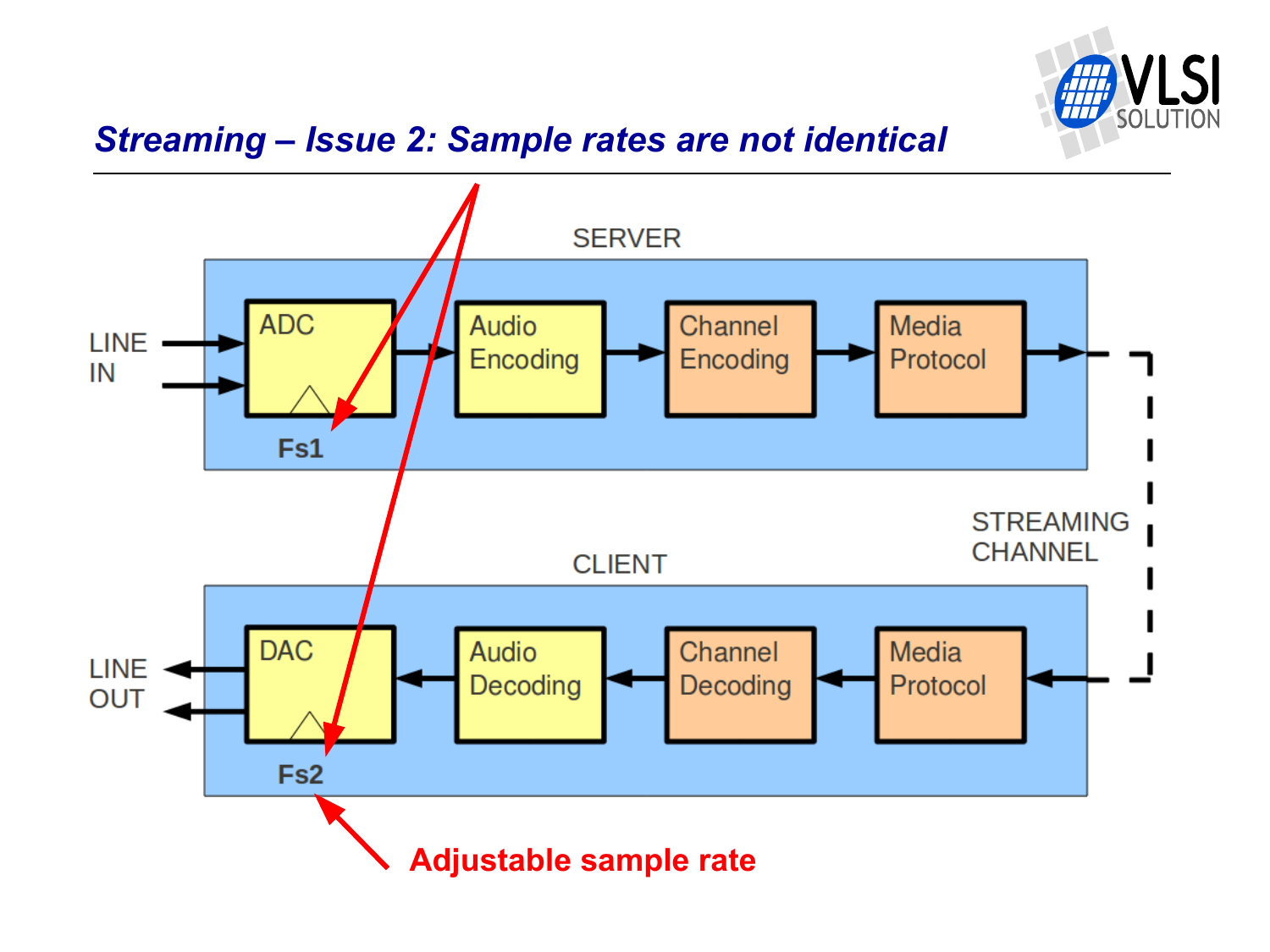

#### *Streaming – Issue 3: Compression vs coding delay*

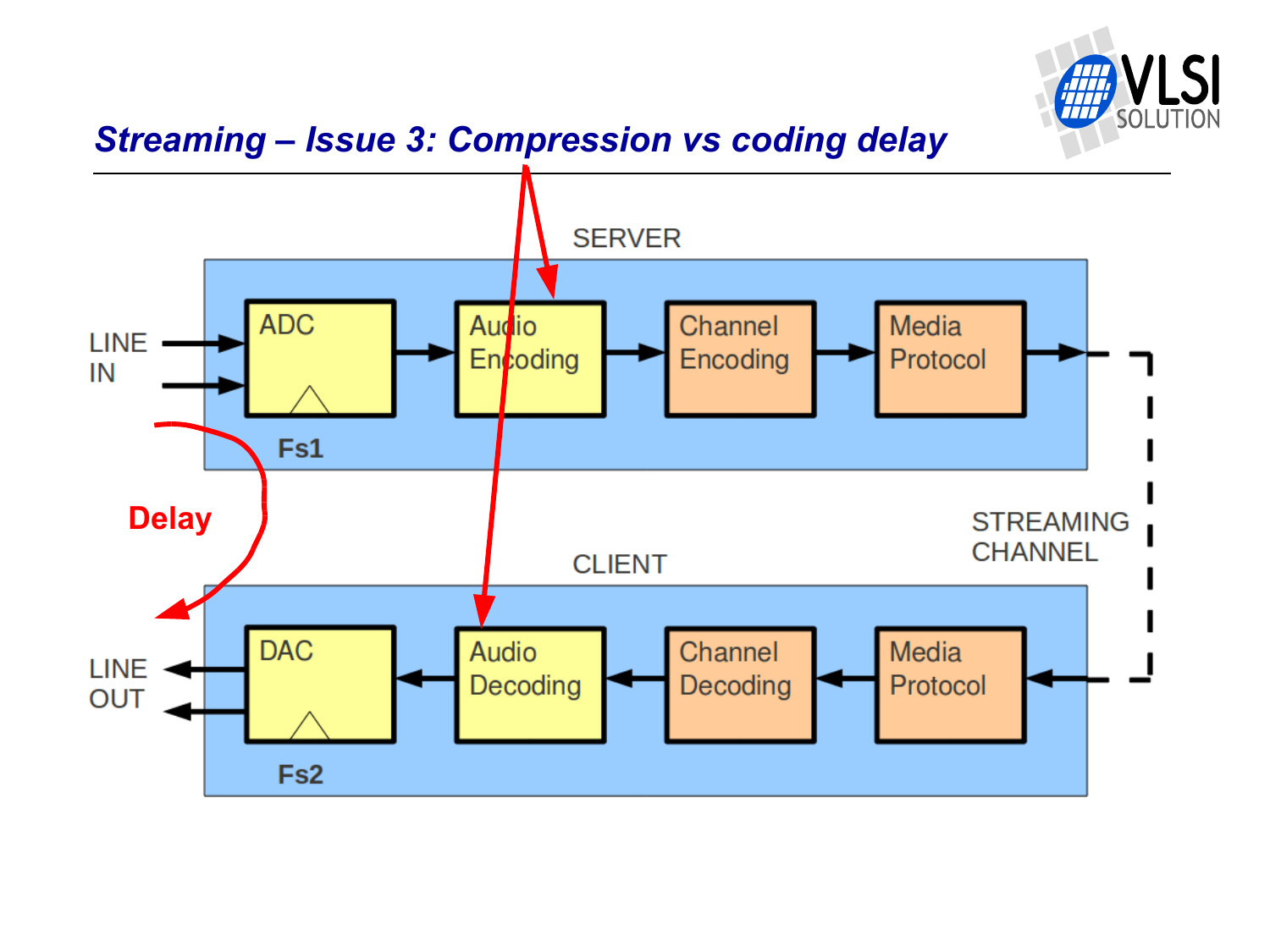

- Audio compression is based on a psychoacoustic model of human hearing system, which requires analysis of the frequency components of the audio
- The analysis filter of the model uses DCT
- The DCT requires a Data Buffer
- The Data Buffer causes a delay
- $\cdot$  Encoding decoding path has twice the delay of Data Buffer
- **There is a relationship between COMPRESSION EFFICIENCY and CODING DELAY**
- **GOOD COMPRESSION REQUIRES A LONG BUFFER**
- **THE LONG BUFFER RESULTS IN A LONG DELAY !**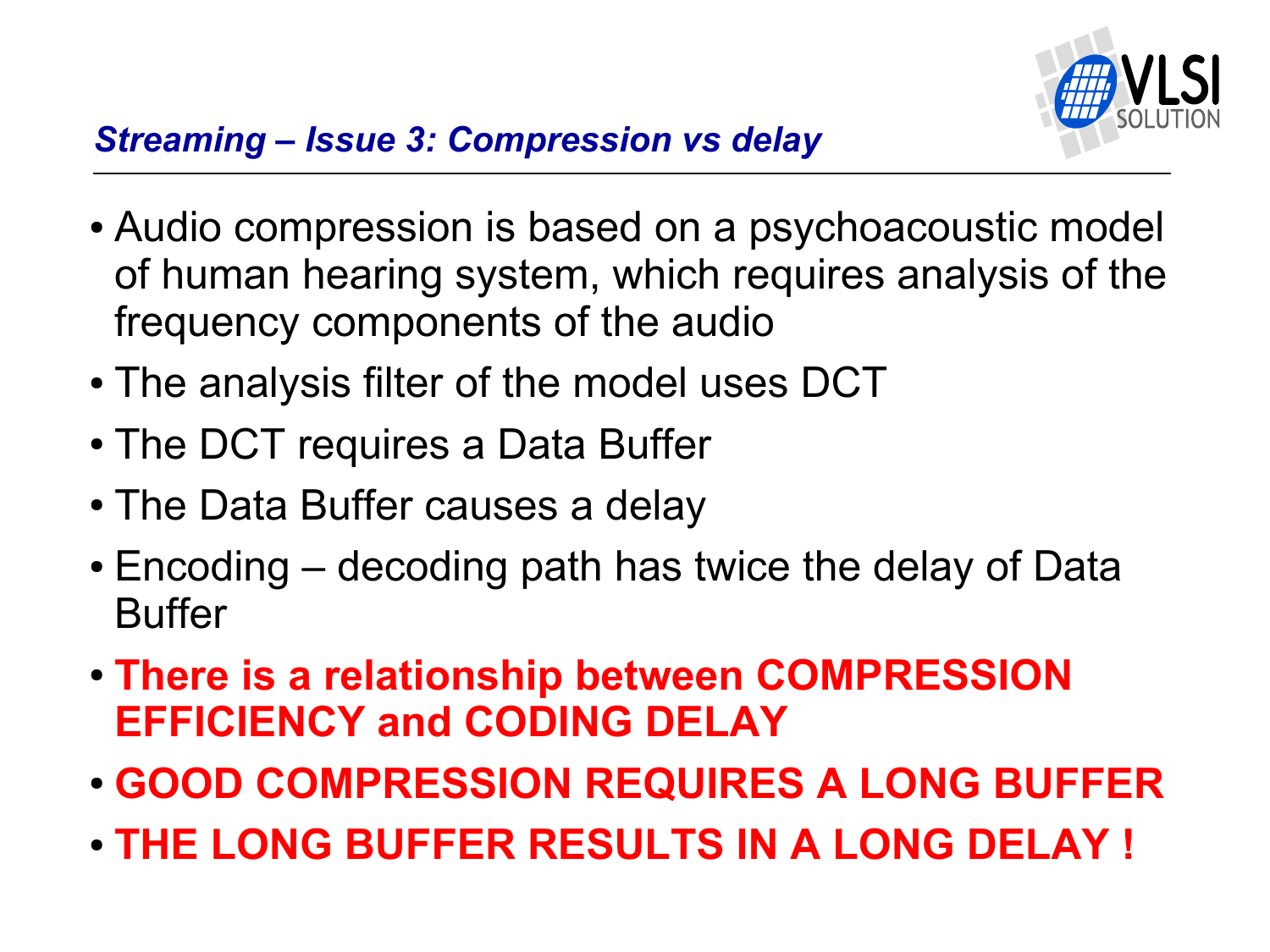

## *Streaming – Issue 3: Compression vs delay*

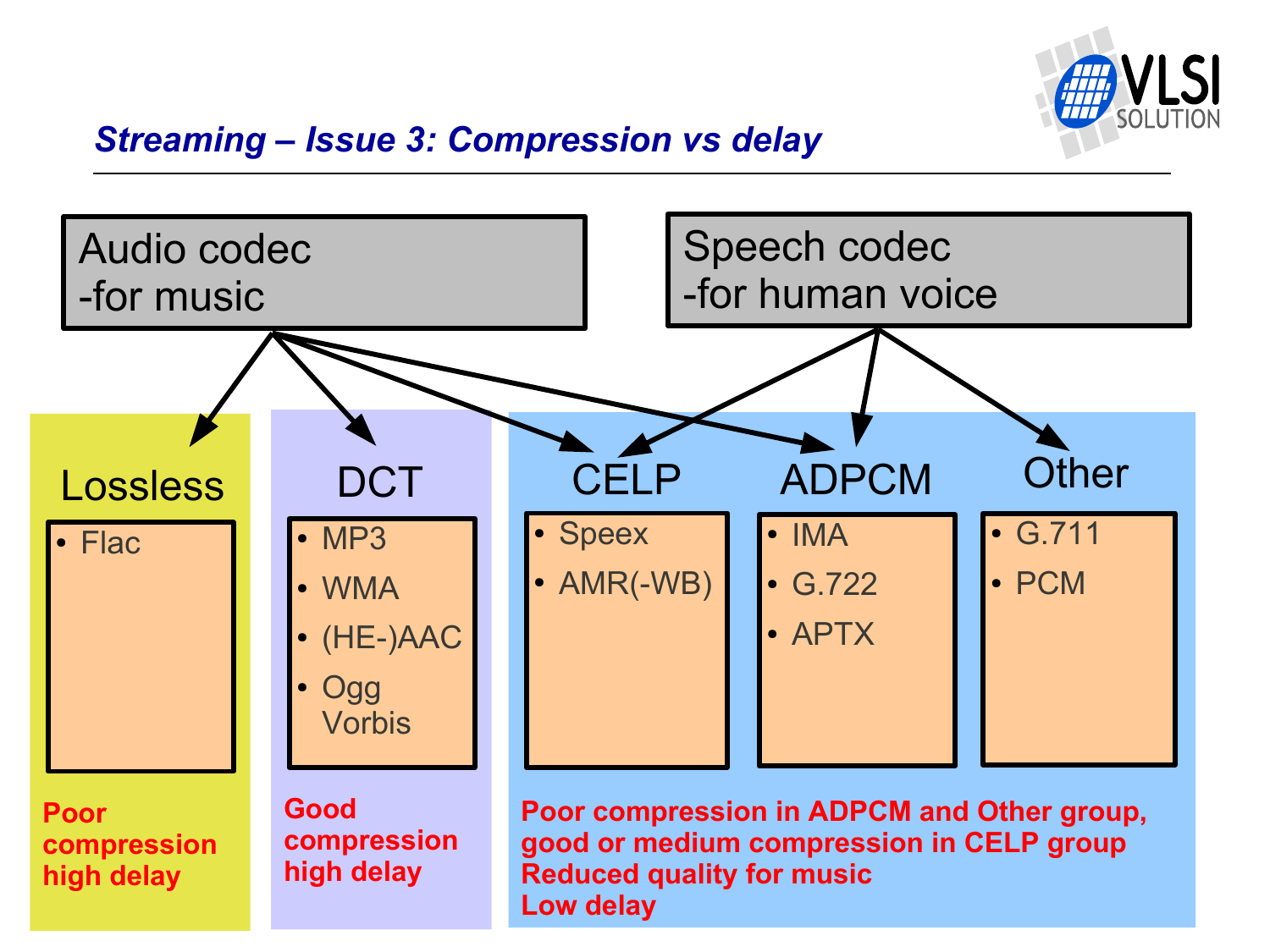

#### *Audio Encoder - Decoder delays of VS1063*

| <b>Fs</b> | <b>PCM</b><br>G.711<br>G.722 | <b>IMA</b> | MP3  | Ogg<br><b>Vorbis</b> |
|-----------|------------------------------|------------|------|----------------------|
| [Hz]      | [ms]                         | [ms]       | [ms] | [ms]                 |
| 48000     | 3                            | 14         | 36   | 124                  |
| 44100     | 3                            | 15         | 40   | 135                  |
| 32000     | 3                            | 19         | 54   | 185                  |
| 24000     | 3                            | 25         | 48   | 125                  |
| 22050     | 3                            | 26         | 52   | 140                  |
| 16000     | 3                            | 35         | 72   | 190                  |
| 12000     | 3                            | 46         | 96   | 250                  |
| 11025     | 3                            | 49         | 105  | 270                  |
| 8000      | 3                            | 66         | 144  | 200                  |

#### Fs is sample rate

The value in the table is the total delay when using one VS1063 for encoding and another VS1063 for decoding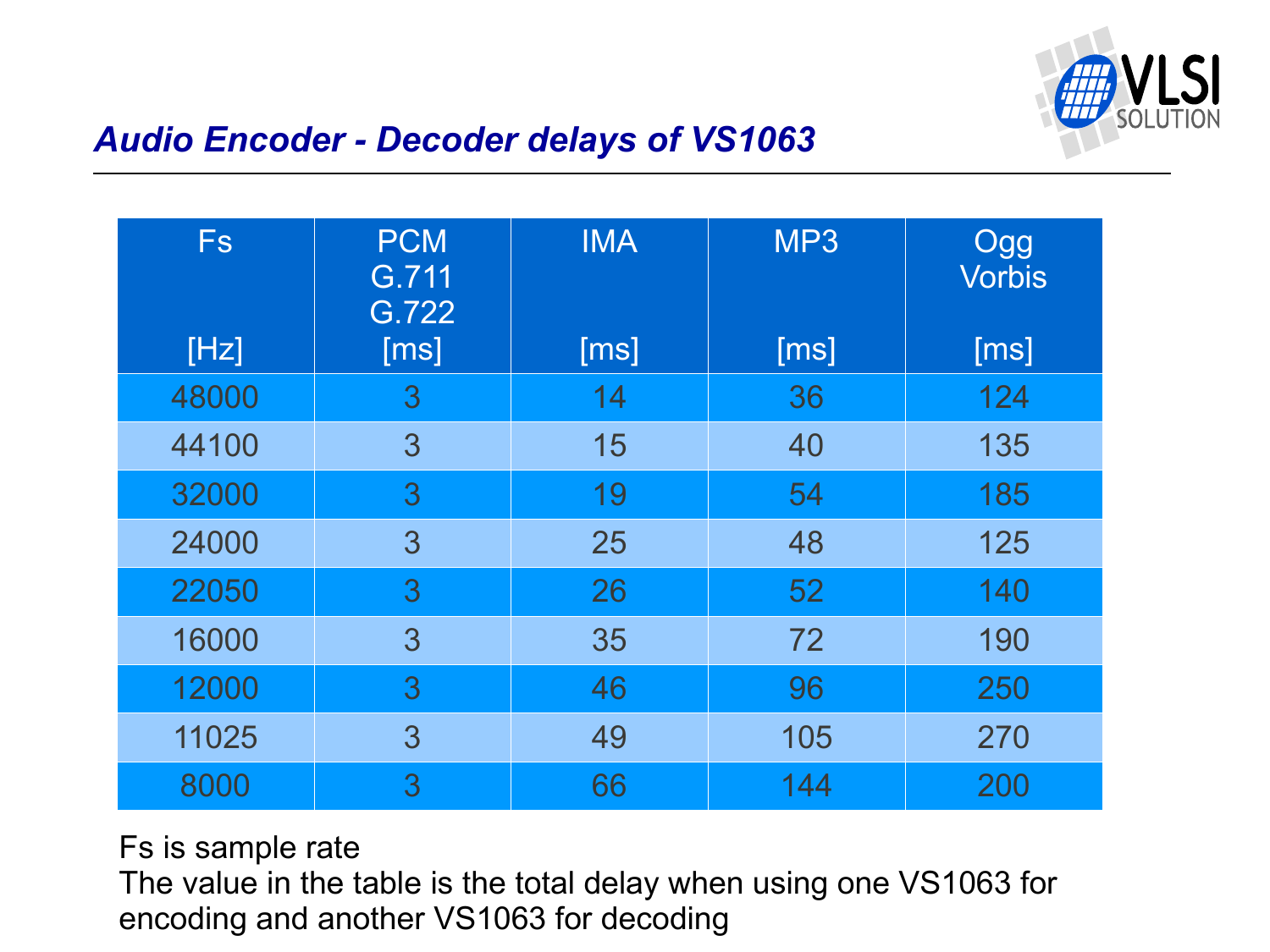

## *Technical Challenges*

| <b>CHALLENGE</b>                                     | <b>SOLUTION</b>                                                                             |
|------------------------------------------------------|---------------------------------------------------------------------------------------------|
| <b>Bandwidth of streaming</b><br>channel             | Use high compression Ogg Vorbis                                                             |
| Low delay                                            | Avoid using DCT based high compression<br>codecs                                            |
| HiFi quality and low delay                           | Use PCM codec                                                                               |
| HiFi quality, medium delay and<br>good compression   | Use high sample rate mp3                                                                    |
| Variable streaming delay in the<br>streaming channel | Use buffer memory in the receiver                                                           |
| Sample rate skew of the<br>transmitter and receiver  | Use buffer memory and control<br>receiver's sample rate to match the<br>average sample rate |
| Bit errors of streaming channel                      | Use channel coding for bit error<br>correction and robust decoder                           |
| <b>Low Power consumption</b>                         | Use dedicated low-power chip (not PC)!                                                      |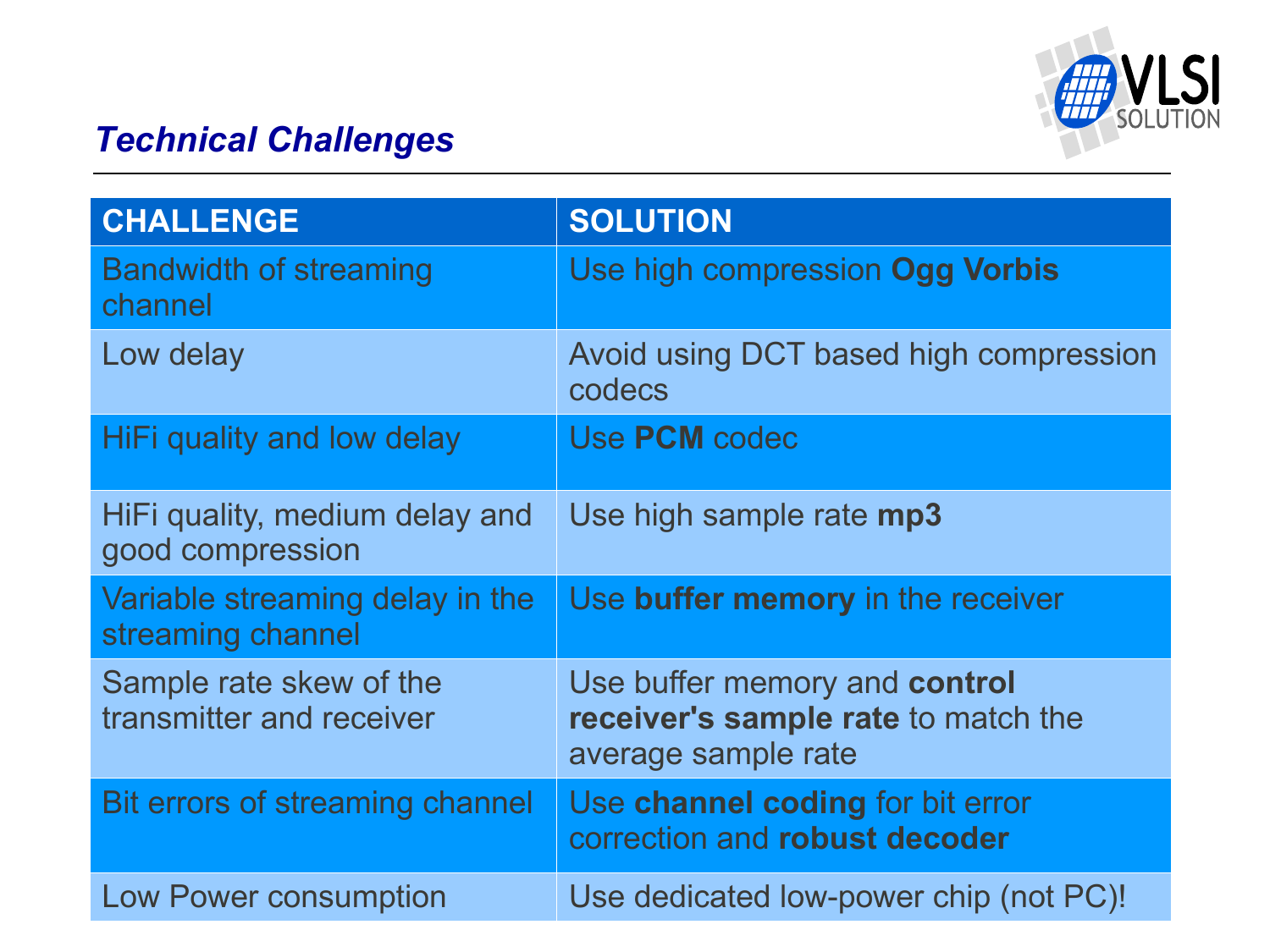

# *VLSI's Solutions for streaming - Encoding*

#### **Encoding Capability**

|                   | <b>VS1063</b>    | <b>VS1053</b>        | <b>VS1003</b> | <b>VS1011</b> |
|-------------------|------------------|----------------------|---------------|---------------|
| Mp3               | Yes              |                      |               |               |
| <b>Ogg Vorbis</b> | Yes              | Plugin               |               |               |
| <b>IMA ADPCM</b>  | Yes              | <b>Yes</b>           | Yes           |               |
| G.722             | Yes <sup>*</sup> | Plugin **            |               |               |
| G711              | Yes *            | Plugin <sup>**</sup> |               |               |
| <b>PCM</b>        | Yes <sup>*</sup> | Yes                  | Yes           |               |

\* Full duplex operation \*\* to be available in the near future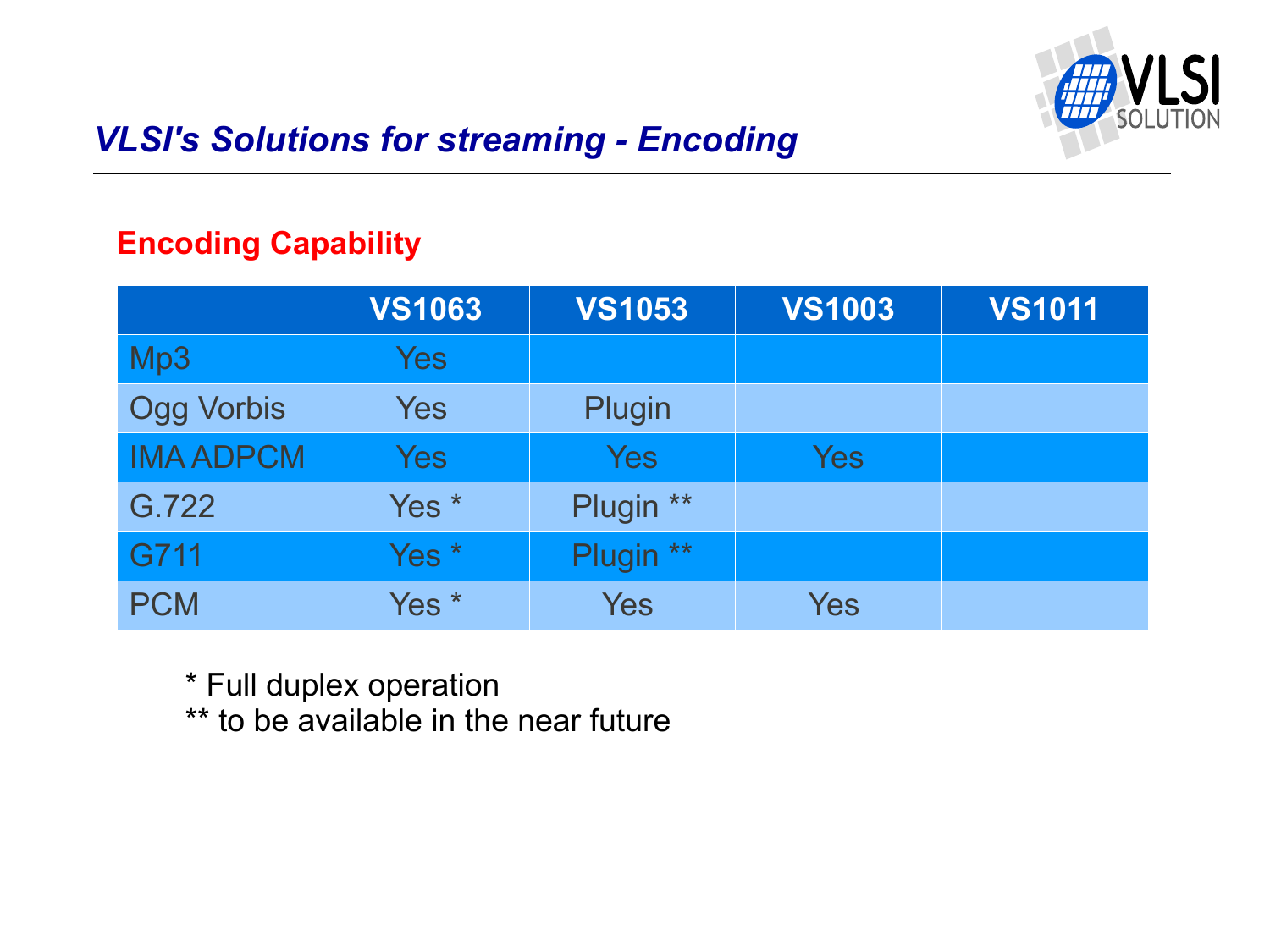

## *VLSI's Solutions for Streaming - Decoding*

#### **Decoding Capability**

|                   | <b>VS1063</b>    | <b>VS1053</b> | <b>VS1003</b> | <b>VS1011</b> |
|-------------------|------------------|---------------|---------------|---------------|
| <b>Flac</b>       | <b>Yes</b>       | Plugin        |               |               |
| Mp3               | Yes              | Yes           | <b>Yes</b>    | Yes           |
| <b>WMA</b>        | <b>Yes</b>       | <b>Yes</b>    | <b>Yes</b>    |               |
| <b>AAC</b>        | <b>Yes</b>       | <b>Yes</b>    |               |               |
| <b>HE-AAC</b>     | <b>Yes</b>       | <b>Yes</b>    |               |               |
| <b>Ogg Vorbis</b> | <b>Yes</b>       | <b>Yes</b>    |               |               |
| <b>IMA ADPCM</b>  | Yes <sup>*</sup> | <b>Yes</b>    | <b>Yes</b>    | <b>Yes</b>    |
| G.722             | Yes <sup>*</sup> | Plugin        |               |               |
| G711              | Yes <sup>*</sup> | Plugin        |               |               |
| <b>PCM</b>        | Yes <sup>*</sup> | <b>Yes</b>    | <b>Yes</b>    | <b>Yes</b>    |
| <b>Midi</b>       |                  | Yes           | <b>Yes</b>    |               |

\* Full duplex operation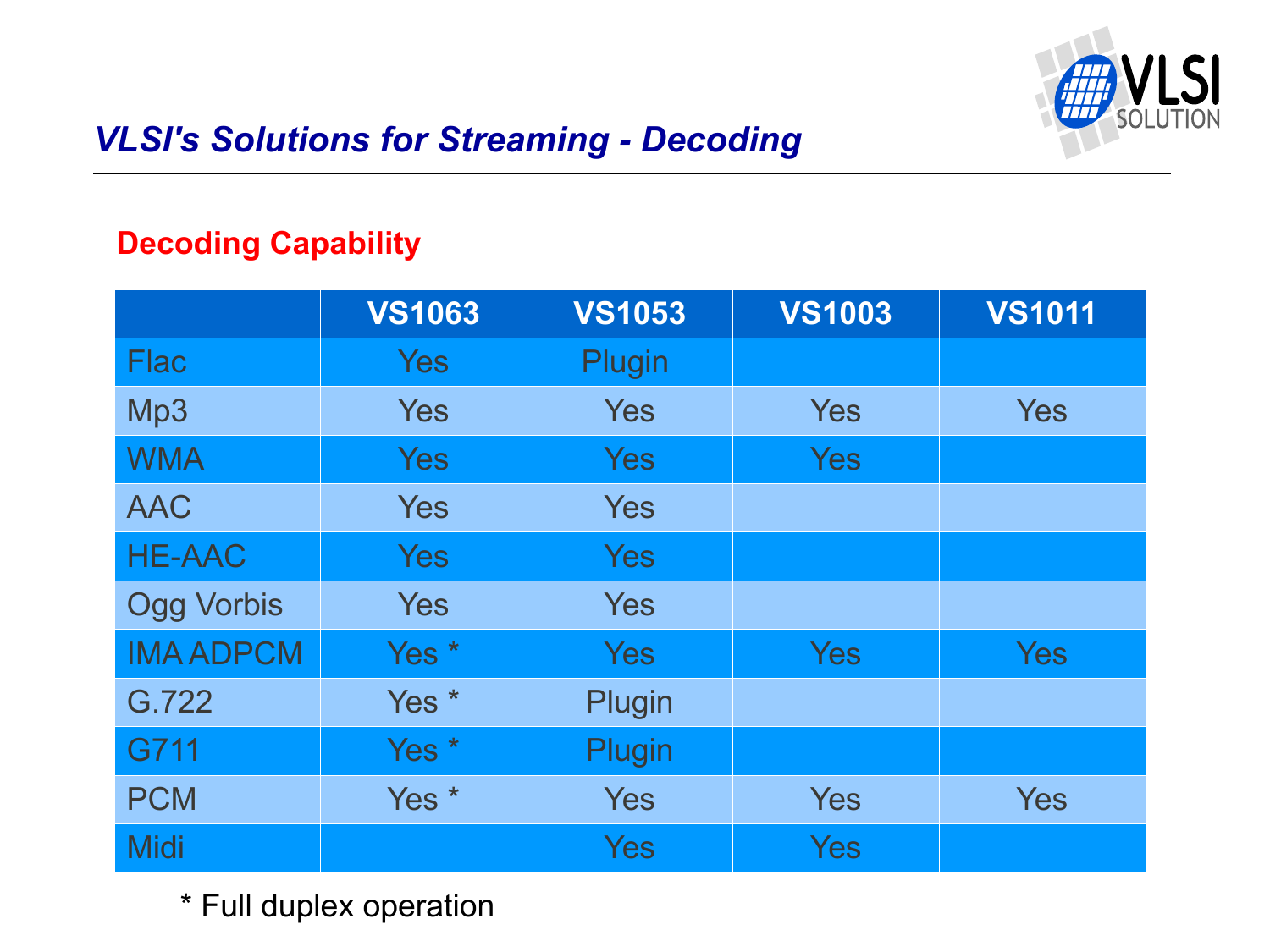

# **Use VS1063 when you need**

- mp3 encoder
- Enhanced SNR performance mp3 decoder
- Sample clock (SRC) very fine tuning support
- Full-duplex G.711 or G.722

For other purposes the VS1053 is less expensive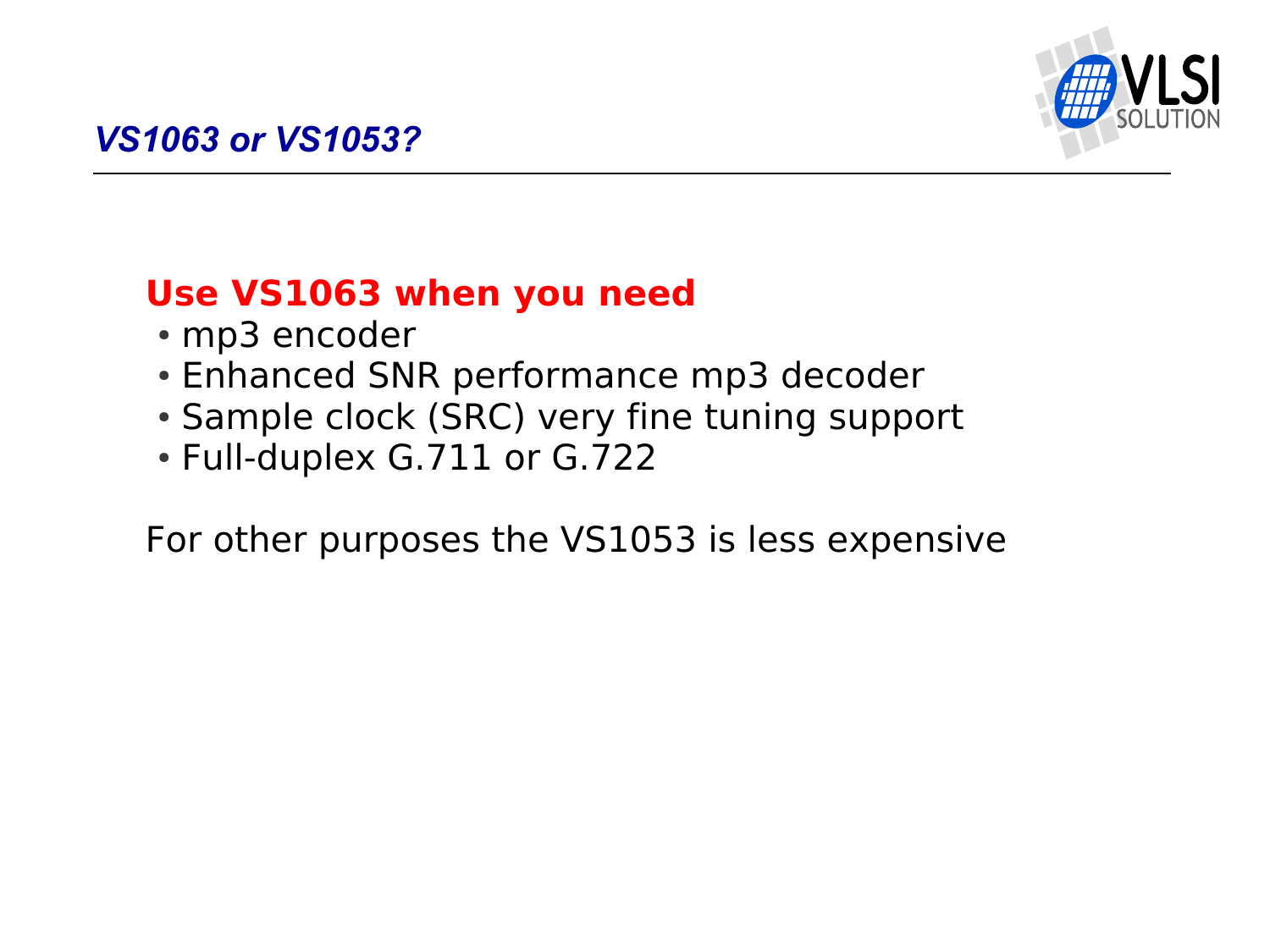

#### *Highlights of VS1063 and VS1053 – Sample rate conversion*

CONVENTIONAL VS1053/VS1063





Conventional way to tune sample rate

=> possibly audible jitter from PLL

VS1063/VS1053 uses finely adjustable digital Sample Rate Converter (SRC) and constant sample rate DAC => crystal clear sound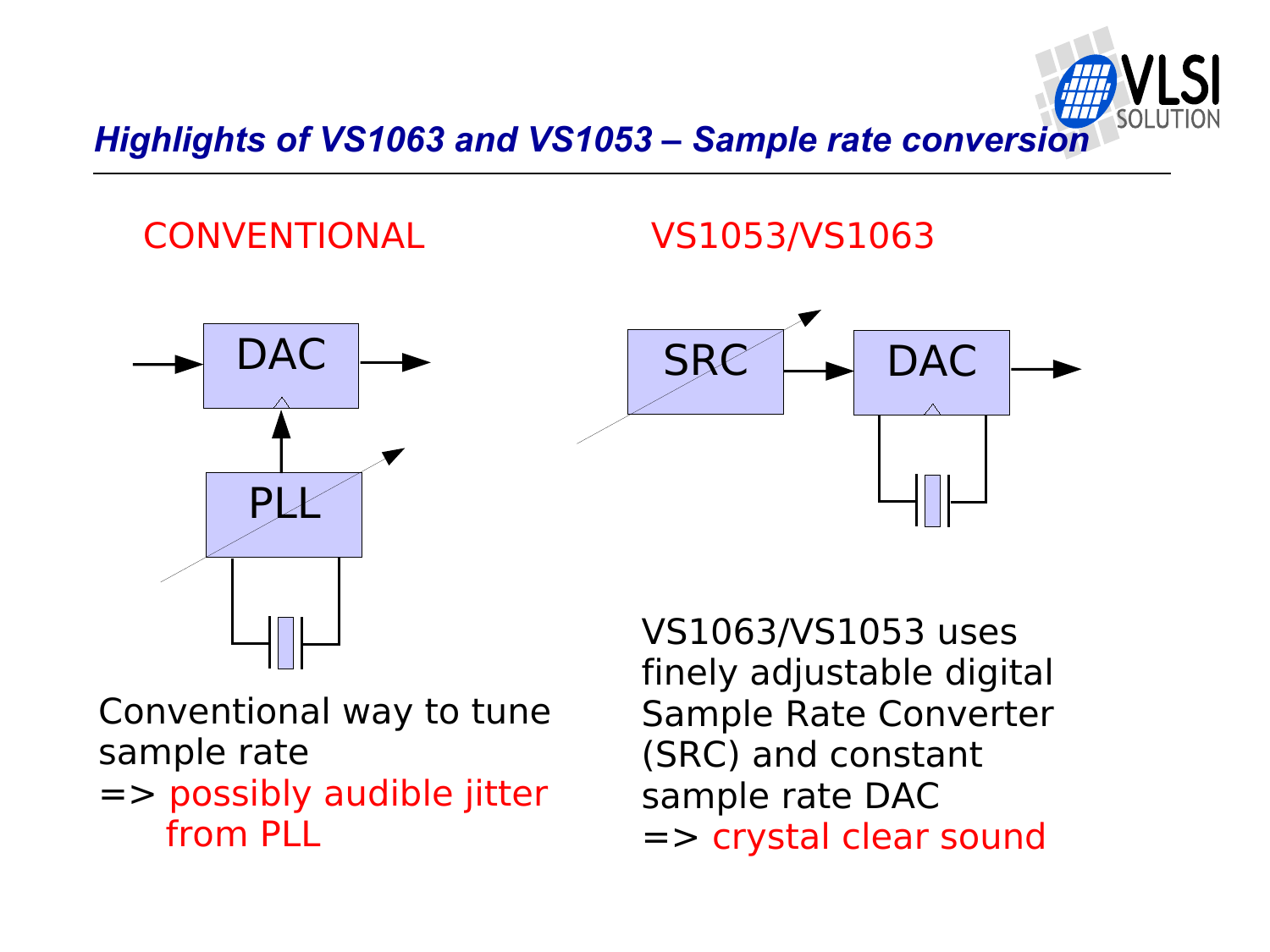

#### *Highlights of VS1063 and VS1053 – Sample rate conversion*

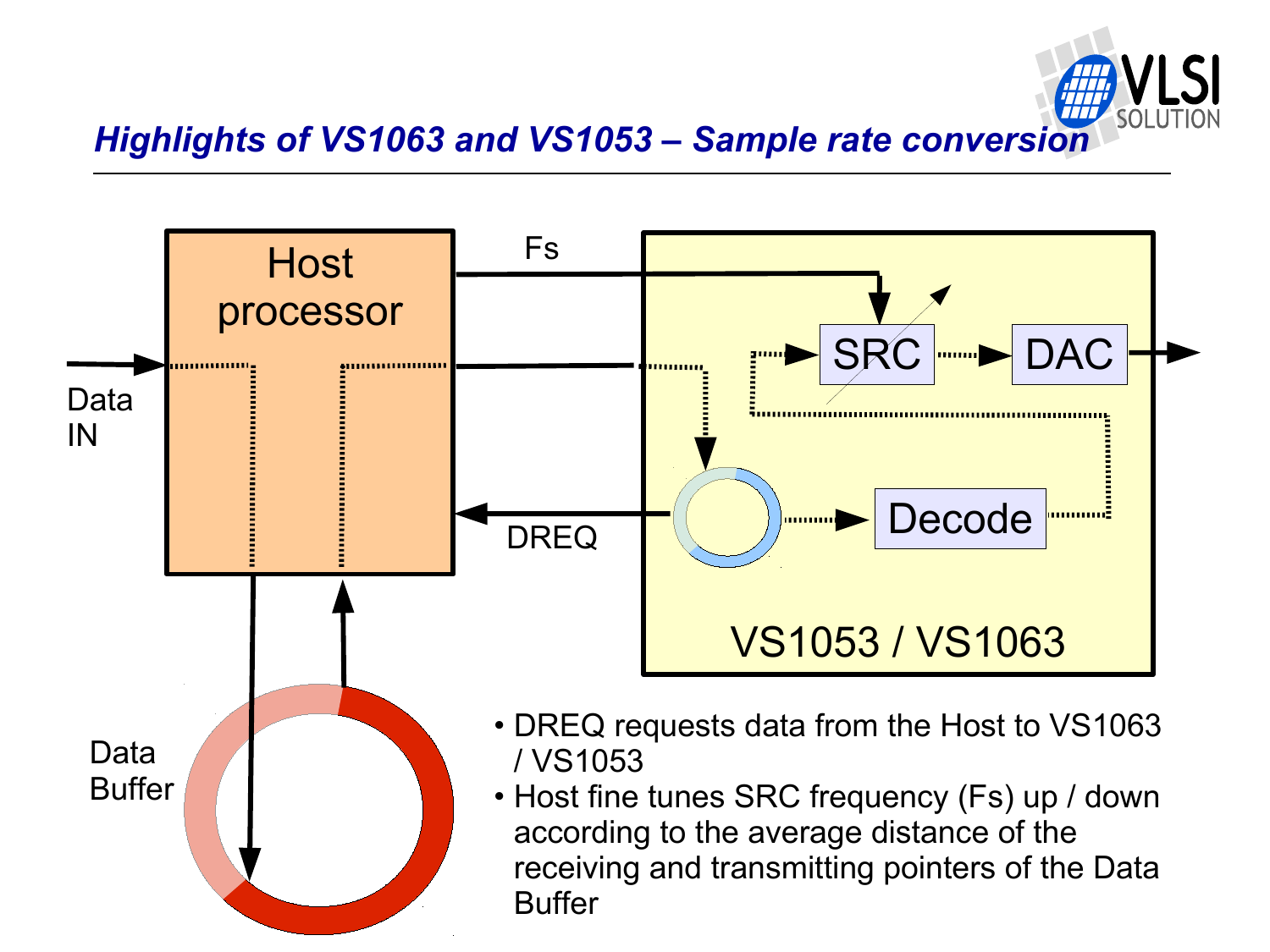

# *Highlights of VS1063 and VS1053 – Ogg Vorbis Recording*

- Input from microphone or line-in (stereo)
- $\cdot$  Line input typ. SNR  $> 90$  dB and THD  $< 0.005\%$
- Supports 11 quality settings (below some examples)
	- Voice: mono 15kbit/s @ 8kHz
	- Wide band voice: mono 28kbit/s @ 16kHz
	- HiFi voice: mono 87kbit/s @ 44.1kHz
	- Music: stereo 135kbit/s @ 44.1 kHz
- VS1053 (plugin), VS1063 (in ROM)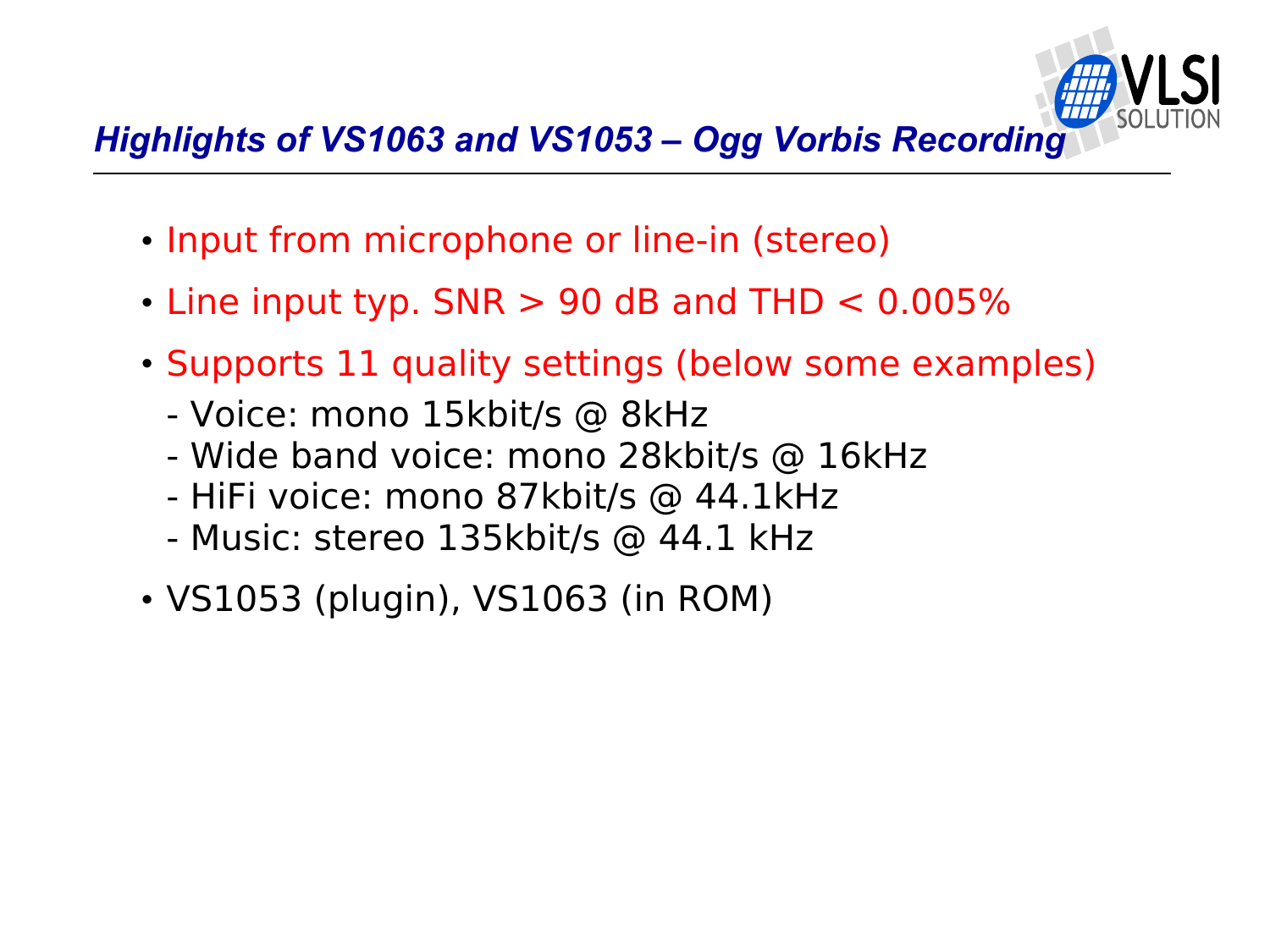

- Input from microphone or line-in (stereo)
- Line input typ.  $SNR > 90$  dB and THD  $< 0.005\%$
- Supports 11 quality settings of VBR or CBR
- Supports all mp3 sample rates
- Available in VS1063 only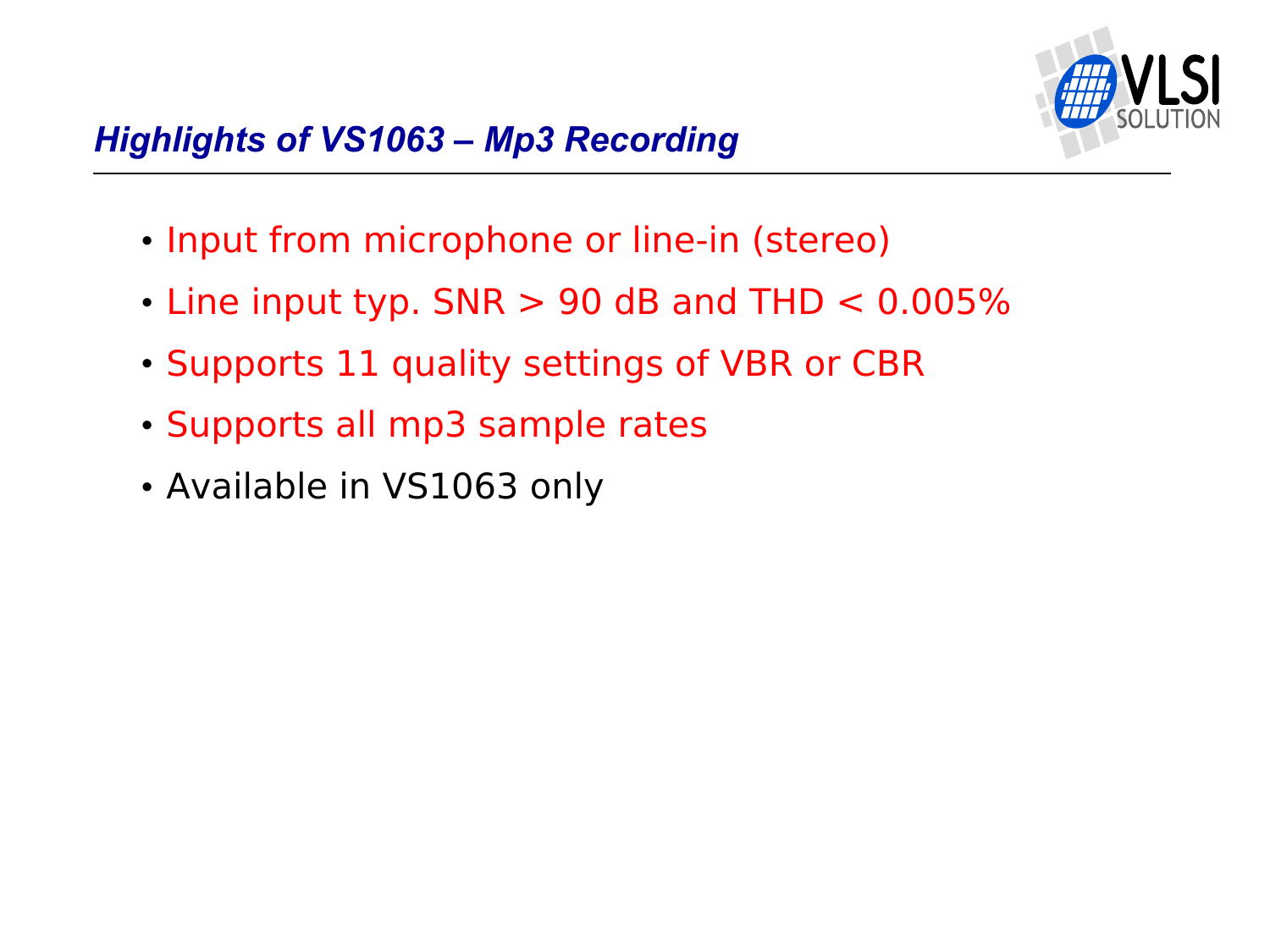

# Several DSP functions are included in VS1063

- EarSpeaker (also in VS1053)
- VU Meter
- AD Mixer, PCM Mixer
- 5-channel parametric EQ
- Speed shifter

## IRAM for custom DSP functions

DSP functions designed by VLSI are added/updated as plugins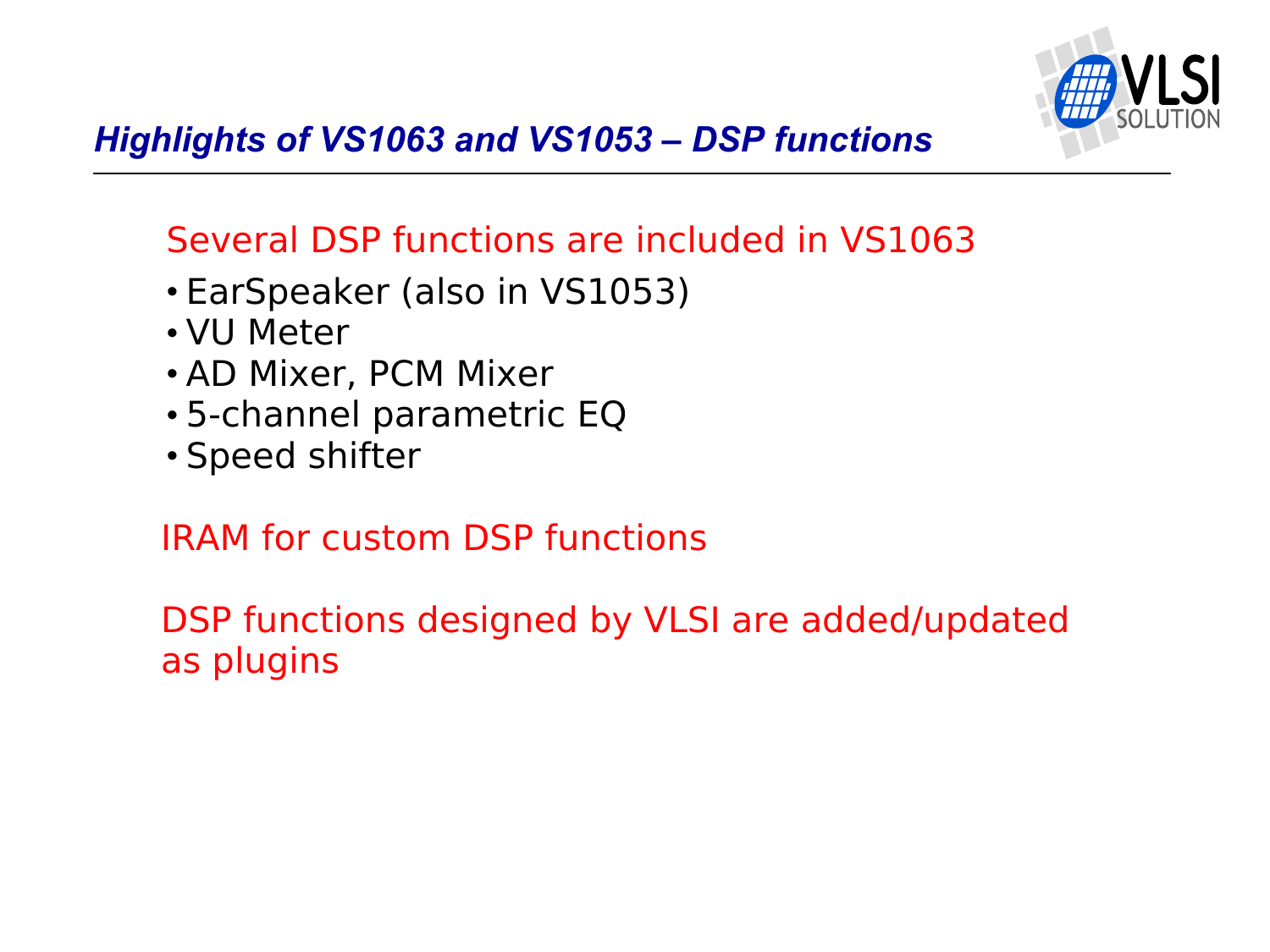

#### *Highlights of VS1063 and VS1053 – EarSpeaker Technology*

DSP simulates the Room acoustics to shift the headphone sound outside the listener's head

#### $\Rightarrow$

- Natural sounding 3 dimensional sound
- Realistic stereo image
- No listening fatigue

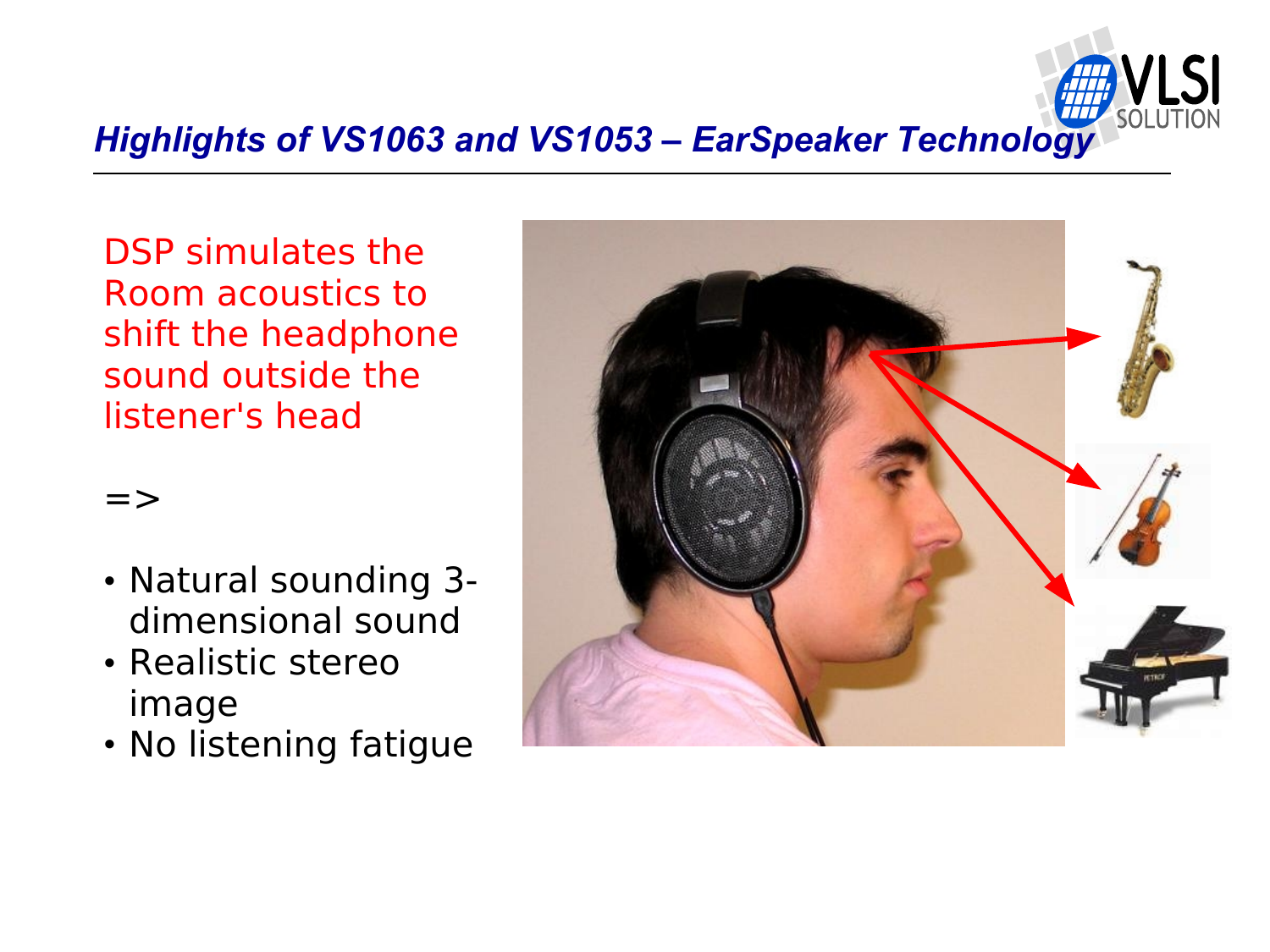



- 5 Bands, start and stop band can be set individually
- Gain programmed in dB for each band
- Synthesis of the filter coefficients done by the chip!
- In VS1063 only